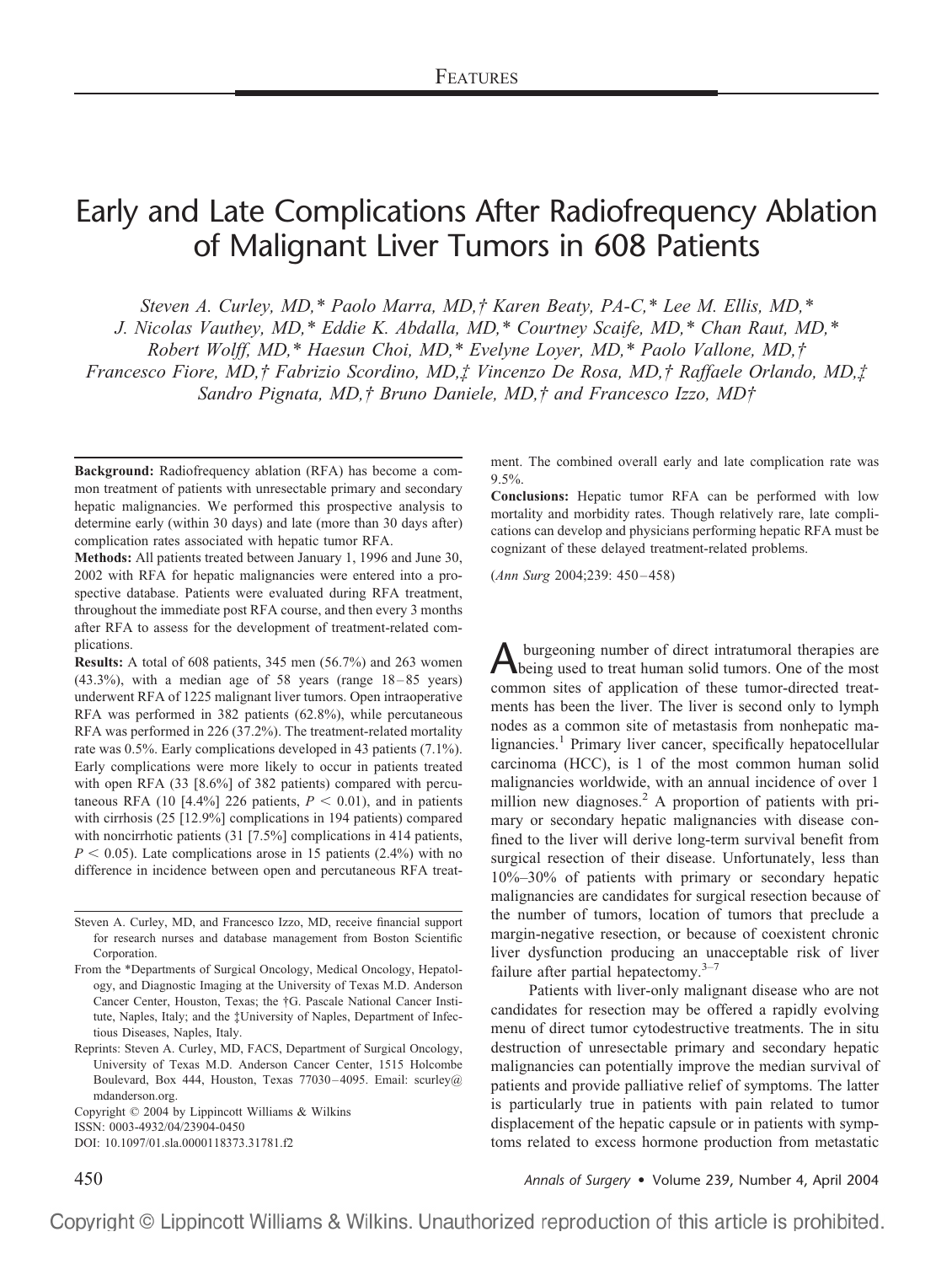neuroendocrine tumors. Destruction of unresectable hepatic tumors has been performed by direct intratumoral injection of cytotoxic substances, including absolute ethanol, acetic acid, heated hypertonic saline, or chemotherapy agents; by intratumoral placement of cryoprobes to freeze tumors; or more recently by intratumoral placement of needles or fibers that generate heat with radiofrequency electrical current, microwaves, or laser to produce thermal tissue necrosis. An ideal direct in situ antitumor therapy would produce complete destruction of all malignant cells with no significant side effects or complications. Clearly, no such treatment exists and all in situ cytodestructive treatments must be evaluated based on improvements in patient survival rates, local tumor control rates, and complications associated with treatment.

Thermal ablation techniques, particularly radiofrequency ablation (RFA), to treat primary and secondary hepatic malignancies have gained widespread availability and use over the past 5 years. $8-11$  The local control and complication rates associated with microwave and laser ablation have been reported rarely; thus, it is difficult to assess the treated tumor control efficacy and risk to patients using these treatment modalities.<sup>8</sup> Treatment-related complications are not always reported in hepatic tumor RFA studies and the complication types and incidence rates in a large, prospective series of patients have not been previously reported.<sup>10–12</sup>

## **MATERIALS AND METHODS**

All patients treated by the hepatobiliary tumor surgery group at the University of Texas M.D. Anderson Cancer Center in Houston, Texas, U.S.A. and the G. Pascale National Cancer Institute in Naples, Italy were entered into a prospective database established in 1995. The database was queried to identify all patients who underwent RFA to treat malignant hepatic tumors. Clinical research protocols to evaluate RFA as a treatment of unresectable hepatic malignancies were approved by the Ethics and Institutional Review Boards of both institutions late in 1995. Patients were treated with RFA beginning January 1996. All patients treated with RFA as a component of therapy for malignant hepatic tumors from January 1996 through June 2002 were evaluated for this study to assess treatment-related complications that developed within 30 days (early) or more than 30 days (late) after RFA.

Specific data gathered in patients undergoing RFA include the number of tumors treated with RFA, number of additional tumors resected during the same operative procedure, the diameter of all tumors treated with RFA, the intrahepatic location (Couinaud's segment) of all tumors, proximity of tumors to major vascular structures, and the treatment approach used (percutaneous versus intraoperative). Any complication associated with RFA or the surgical procedure requiring treatment is recorded in the database, as are the date of diagnosis, management of the complication, and the ultimate patient outcome. A laboratory abnormality

or radiographic finding is not scored as a complication if no treatment is required. For example, the majority of patients after open or percutaneous RFA of right hepatic lobe tumors will develop radiographic evidence of a right pleural effusion. This is not scored as a complication if it is asymptomatic and resolves without treatment. If treatment with a thoracentesis and/or diuresis is needed, the pleural effusion is scored as a treatment-related complication.

Patients in this series were treated using the RF 2000 or RF 3000 generator system produced by Boston Scientific Corporation/RadioTherapeutics (Natick, MA). The RF 2000 system consists of a generator which supplies up to 100W of power, while the RF 3000 system provides up to 200W of power. Indifferent dispersive electrode pads applied to the patient's legs are attached to the generator and the generator is connected to a LeVeen monopolar multiple array RF needle electrode. The technique, treatment planning, and algorithms for hepatic tumor RFA using this equipment has been previously reported.<sup>10–12</sup> Any evidence of excessive bleeding from the needle insertion site upon withdrawal of the RFA needle electrode was measured and all organs and structures adjacent to the liver were carefully inspected for any evidence of thermal injury. In the intraoperative treatment group, some patients underwent resection of dominant or large tumors in 1 lobe of the liver and RFA of smaller tumors in the contralateral lobe during a single operative procedure.

All patients were followed during their inpatient hospitalization for any evidence of acute complications. Patients were evaluated with physical examination and serum laboratory tests in the outpatient clinic within 2 weeks after RFA treatment, and were then seen at 3-month intervals with a chest radiograph, abdominal computed tomography (CT) or magnetic resonance imaging (MRI) scan, serum liver function tests, and serum tumor markers as appropriate. Chest radiographs and abdominal CT or MRI scans were used to detect evidence of recurrent tumor in RFA-treated lesions, to monitor for the development of new hepatic or extrahepatic metastatic disease, and to detect any late sequelae or complications related to RFA treatment.

A general linear model univariate and multivariate analysis of variables to detect associations with the development of early or late complications after hepatic RFA was performed. Variables analyzed included patient age, sex, tumor histology, number of tumors treated with RFA, size of tumors treated with RFA, proximity of treated tumors to major vascular structures, percutaneous versus intraoperative treatment, partial hepatectomy performed in association with RFA of additional malignant tumors, hepatic segmental location of tumors treated with RFA (central: segments 1, 4, 5, and 8 versus peripheral: segments 2, 3, 6, and 7), presence of cirrhosis, and any prior systemic or regional chemotherapy. Analysis of statistical significance of differences between

*© 2004 Lippincott Williams & Wilkins* 451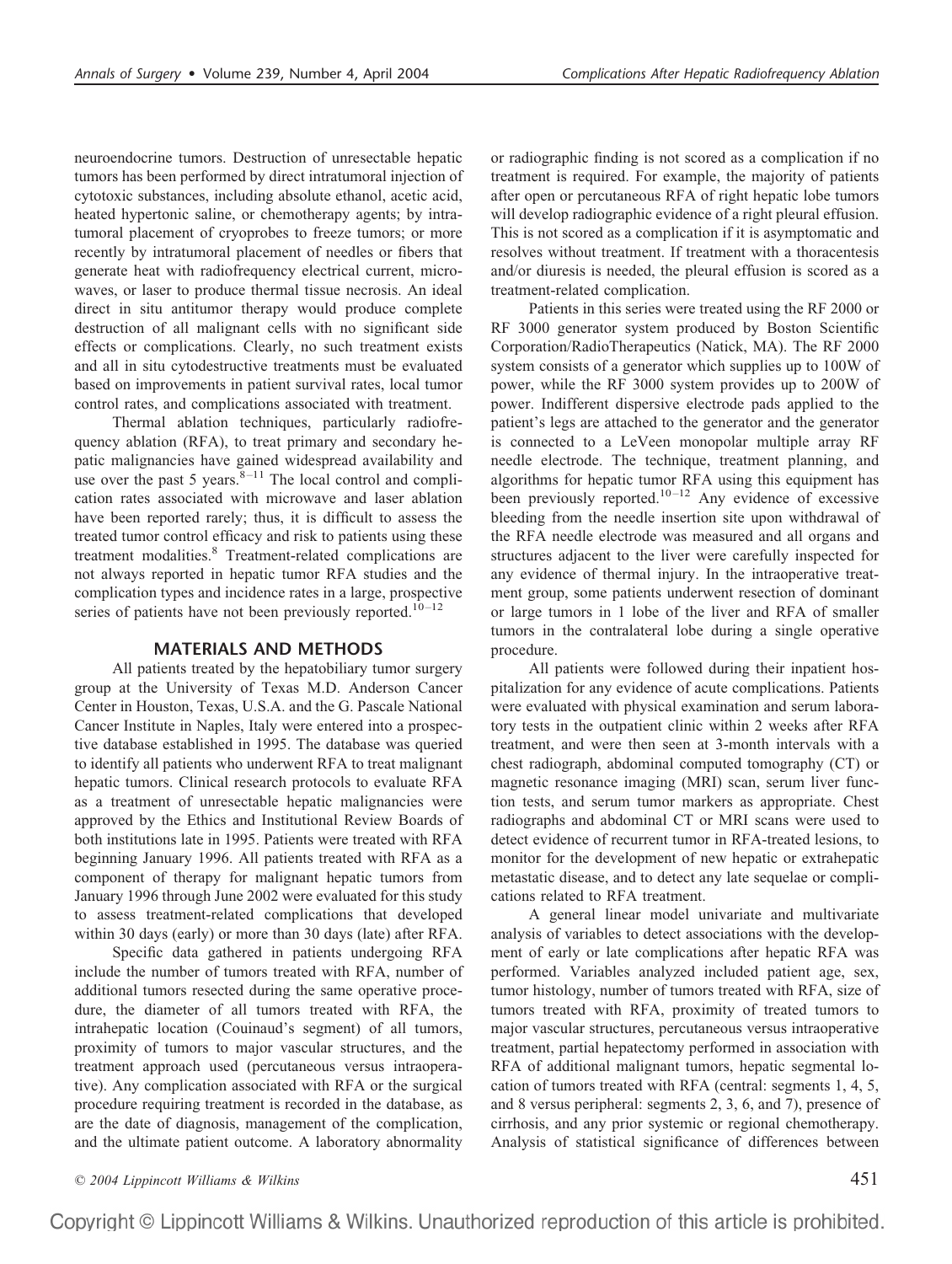groups was performed using the  $\chi^2$  test with Yate's correction, univariate and multivariate regression analysis, or ANOVA (analysis of variance) using SPSS statistics software (SPSS, Inc., Chicago, Illinois).

## **RESULTS**

Six hundred and eight consecutive patients who underwent RFA of malignant hepatic tumors were identified from our prospective hepatobiliary tumor surgery database. None of these 608 patients were lost to follow-up during the study period. Of these, 345 (56.7%) were men and 263 (43.3%) were women. The age of the patients treated with RFA ranged from 18–85 years (median 58 years). The types of primary and secondary hepatic malignancies treated are listed in Table 1. Open intraoperative RFA was performed in 382 patients (62.8%) and ultrasound-guided percutaneous RFA was performed in 226 (37.2%). A total of 1225 tumors were treated with RFA, an average of 2.0 tumors per patient with

**TABLE 1.** Types of Primary and Secondary Hepatic Malignancies Treated With Intraoperative (Open) Radiofrequency Ablation (RFA) or Percutaneous RFA

| <b>Type of Cancer</b>               | <b>Treated</b><br>with Open<br><b>RFA</b> | <b>Treated with</b><br>Percutaneous<br><b>RFA</b> | Total<br>Number of<br><b>Patients</b> |
|-------------------------------------|-------------------------------------------|---------------------------------------------------|---------------------------------------|
| Colorectal adenocarcinoma           | 216                                       | 42                                                | 258                                   |
| Hepatocellular carcinoma            | 56                                        | 150                                               | 206                                   |
| Gastrointestinal sarcoma            | 29                                        | 1                                                 | 30                                    |
| Breast carcinoma                    | 14                                        | 15                                                | 29                                    |
| Carcinoid tumor                     | 22                                        | 1                                                 | 23                                    |
| Intrahepatic<br>cholangiocarcinoma  | 8                                         | $\overline{c}$                                    | 10                                    |
| Gallbladder carcinoma               | 5                                         | 4                                                 | 9                                     |
| Occular melanoma                    | 4                                         | 3                                                 | 7                                     |
| Cutaneous melanoma                  | 3                                         | 3                                                 | 6                                     |
| Pancreatic islet cell tumor         | 4                                         |                                                   | 4                                     |
| Gastric adenocarcinoma              | 1                                         | 3                                                 | 4                                     |
| Renal cell carcinoma                | 3                                         |                                                   | 3                                     |
| Epithelioid<br>hemangioendothelioma | 3                                         |                                                   | 3                                     |
| Small cell lung carcinoma           | 2                                         | 1                                                 | 3                                     |
| Squamous cell carcinoma             | 2                                         |                                                   | $\overline{2}$                        |
| Hemangiopericytoma                  | 2                                         |                                                   | $\overline{2}$                        |
| Medullary thyroid carcinoma         | 2                                         |                                                   | $\overline{c}$                        |
| Small bowel adenocarcinoma          | $\overline{c}$                            |                                                   | $\overline{2}$                        |
| Adrenal cortical carcinoma          | 1                                         |                                                   | 1                                     |
| Pancreatic acinar cell tumor        | 1                                         |                                                   | 1                                     |
| Pancreatic adenocarcinoma           |                                           | 1                                                 | 1                                     |
| Testicular germ cell cancer         | 1                                         |                                                   | 1                                     |
| Ovarian carcinoma                   | 1                                         |                                                   | 1                                     |
| Total                               | 382                                       | 226                                               | 608                                   |

a range of 1–12 tumors treated per patient. A total of 626 RFA procedures were performed in the 608 patients because 18 patients developed new hepatic tumors detected during follow-up that were treated with a second course of thermal ablation. The size of tumors treated with open RFA ranged from 0.4–12.0 cm in diameter (2.7 cm  $\pm$  1.7 cm), compared with a range of  $1.0-10.0$  cm in diameter (2.6 cm  $\pm$  1.1 cm) for tumors treated percutaneously. The average number of tumors treated percutaneously was 1.4 per patient (316 tumors in 226 patients), which was significantly less than the average of 2.4 tumors per patient (909 tumors in 382 patients) treated during an open surgical procedure  $(P < 0.01)$ . Of the 382 patients treated with open RFA, 184 (48.1%) underwent segmental, lobar, or nonanatomic resection of large or dominant tumors, followed immediately by RFA of the remaining tumors during the same surgical procedure.

Early complications occurred in 43 patients (7.1%). As seen in Table 2, patients undergoing open RFA had a significantly higher early complication rate (33 [8.6%] complications in 382 patients), compared with patients treated percutaneously (10 [4.4%] complications in 226 patients,  $P \n\leq$ 0.01). In the 43 patients who developed an early complication, 19 had HCC; 15 had colorectal cancer metastases; 2 each had gastrointestinal sarcoma, gallbladder, or breast cancer metastases; and 1 each had cholangiocarcinoma, carcinoid tumor, or pancreatic islet cell tumor metastases. The RFA-related mortality rate was 0.5% (3 of 608 patients). One patient with bilobar colorectal liver metastases and significant

|                      | <b>TABLE 2.</b> Complications Developing Within First 30 Days |
|----------------------|---------------------------------------------------------------|
|                      | After Radiofrequency Ablation (RFA) of Primary or Secondary   |
| Hepatic Malignancies |                                                               |

| Complication                 | Treated<br><b>RFA</b> | <b>Treated with</b><br>with Open Percutaneous Number of<br><b>RFA</b> | Total<br><b>Patients</b> |
|------------------------------|-----------------------|-----------------------------------------------------------------------|--------------------------|
| Death                        | $\overline{2}$        | 1                                                                     | 3                        |
| Symptomatic pleural effusion | 8                     | 3                                                                     | 11                       |
| Perihepatic abscess          | 5                     |                                                                       | $\overline{\phantom{0}}$ |
| RFA lesion abscess           | 5                     |                                                                       | 5                        |
| Ascites requiring treatment  | 3                     | 1                                                                     | 4                        |
| Hemorrhage from needle track | 3                     | 1                                                                     | 4                        |
| Biloma in RFA lesion         | $\mathfrak{D}$        |                                                                       | $\mathfrak{D}$           |
| Hemorrhage into RFA lesion   | 1                     | 1                                                                     | $\overline{c}$           |
| Hepatic insufficiency        | $\overline{2}$        |                                                                       | $\mathfrak{D}$           |
| Hydropneumothorax            |                       | 1                                                                     | 1                        |
| Subcapsular hematoma         |                       | 1                                                                     | 1                        |
| Thermal injury to stomach    | 1                     |                                                                       | 1                        |
| Biliary fistula              | 1                     |                                                                       | 1                        |
| Ventricular fibrillation     |                       | 1                                                                     |                          |
| Total                        | 33                    | 10                                                                    | 43                       |

452 *© 2004 Lippincott Williams & Wilkins*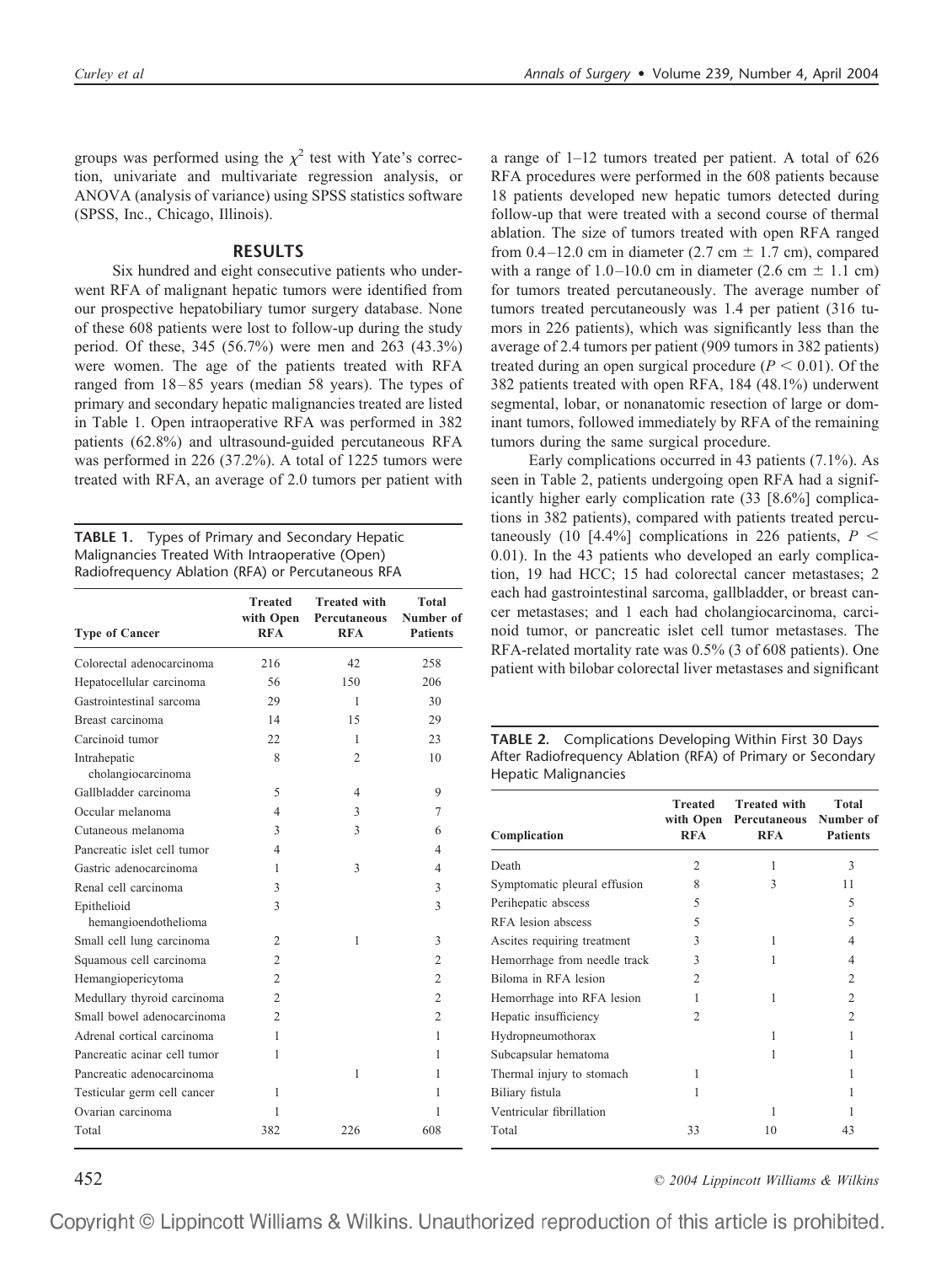fatty infiltration of the liver underwent right hepatic lobectomy and RFA of 2 left lobe tumors; this patient died 10 days after operation because of progressive liver failure. Another patient with breast cancer liver metastases and a history of chronic obstructive pulmonary disease died 2 weeks following percutaneous RFA after developing a bacterial pneumonia on post-treatment day 6; the patient progressed to respiratory failure, sepsis, and multisystem organ failure. The third death after RFA occurred 3 days after open surgical treatment of unresectable colorectal liver metastasis in a patient with no history of cardiac problems; however, bleeding into a tumor treated with RFA caused hypotension leading to a fatal myocardial infarction.

Symptomatic pleural effusions and the single case of a hydropneumothorax were treated with thoracentesis and/or diuresis, with all cases resolving within 3 weeks of initiating treatment.

All 5 cases of perihepatic abscess occurred in patients who underwent resection combined with RFA, and each case was resolved with percutaneous CT-guided drainage and intravenous antibiotics. Similarly, the 5 cases of abscess arising within a RFA lesion resolved with percutaneous CT-guided drainage and intravenous antibiotics to treat the gram negative microbes isolated from the infected cavities. One of the 5 patients who developed an early abscess after RFA had this complication arise following the second RFA procedure for recurrent pancreatic islet cell metastases. This was the solitary complication arising after a second RFA procedure in the 18 patients treated on 2 separate occasions with RFA (5.5%). The 4 patients who developed symptomatic ascites were all cirrhotic HCC patients. Ascites was successfully managed with diuretic therapy in all 4 patients. Hemorrhage from the RFA needle track did not exceed 100 mL in the 4 patients noted, and resolved with direct intraoperative pressure to the liver in the 3 open cases and to the skin overlying the liver in the 1 percutaneous case. A subcapsular hematoma causing pain 2 days after percutaneous RFA was managed expectantly with oral analgesics and serial CT scans; no other intervention was required.

A symptomatic biloma (bile filling and expanding the necrotic RFA lesion) was diagnosed 15 and 23 days, respectively, after RFA when patients returned with worsening upper abdominal pain. CT scans revealed the large fluid-filled cavities stretching the hepatic capsule. Both patients were treated with percutaneous CT-guided drainage of the bile collection, followed by endoscopic retrograde cholangiopancreatography (ERCP) with sphincterotomy to exclude a proximal biliary stricture or increased intrabiliary pressure as a contributing cause for the biloma. The percutaneous drainage catheters were removed within 4 weeks in both patients with no recurrence of the bilomas. The single case of an early biliary fistula was evident from bilious drainage from a subcostal incision 10 days after RFA. The treated tumor

*© 2004 Lippincott Williams & Wilkins* 453

involved segment 5 of the liver and cholecystectomy was performed during the operation to prevent thermal injury to the gallbladder. CT-guided percutaneous drainage of the subhepatic space combined with ERCP sphincterotomy led to resolution of the fistula within 3 weeks.

The 2 episodes of bleeding into the RFA lesion presented as acute onset of pain within 7 days of the RFA procedure and both were successfully managed with transfemoral hepatic arterial branch embolization and blood transfusion. Hepatic insufficiency was diagnosed in 2 cirrhotic HCC patients who developed jaundice; both episodes resolved within 30 days with medical management. The solitary thermal injury to an adjacent organ or structure in our 608 patients was a 3 cm zone of thermal necrosis noted on the anterior lesser curvature of the stomach after open RFA of a left lobe colorectal cancer metastasis. The damaged area of the stomach wall was excised full thickness with a 2-layer closure of the gastrotomy. The patient suffered no detectable ill effects as this problem was identified intraoperatively during a routine survey of all organs and structures near the treated tumors. The single episode of ventricular fibrillation occurred at the conclusion of RFA of a right lobe liver tumor and resolved with a single electrocardioversion. The patient showed no evidence of myocardial damage on serial electrocardiograms, serum myocardial enzymes, and an echocardiogram.

Late complications after the RFA procedure were diagnosed in 15 patients (2.4%). There was no significant difference in the incidence of late complications comparing patients treated with open RFA (10 [2.6%] complications in 382 patients) and those treated with percutaneous RFA (5 [2.2%] complications in 226 patients, Table 3). Thirteen of the 15 complications arose in patients with the 2 most common histologic tumor types treated in our series, colo-

**TABLE 3.** Complications Developing More Than 30 Days After Radiofrequency Ablation (RFA) of Primary or Secondary Hepatic Malignancies

| Complication                 | <b>Treated</b><br>with Open<br><b>RFA</b> | <b>Treated with</b><br>Percutaneous Number of<br><b>RFA</b> | Total<br>patients |
|------------------------------|-------------------------------------------|-------------------------------------------------------------|-------------------|
| Biloma in RFA lesion         | 6                                         |                                                             | 6                 |
| Biliary fistula              | 2                                         |                                                             | 2                 |
| Ascites requiring treatment  |                                           | $\mathcal{D}_{\mathcal{L}}$                                 | 2                 |
| Hepatic insufficiency        |                                           |                                                             |                   |
| Arteriovenous fistula        |                                           |                                                             |                   |
| Symptomatic pleural effusion |                                           |                                                             |                   |
| RFA lesion abscess           |                                           |                                                             |                   |
| Intractable pain             |                                           |                                                             |                   |
| Total                        | 10                                        | 5                                                           | 15                |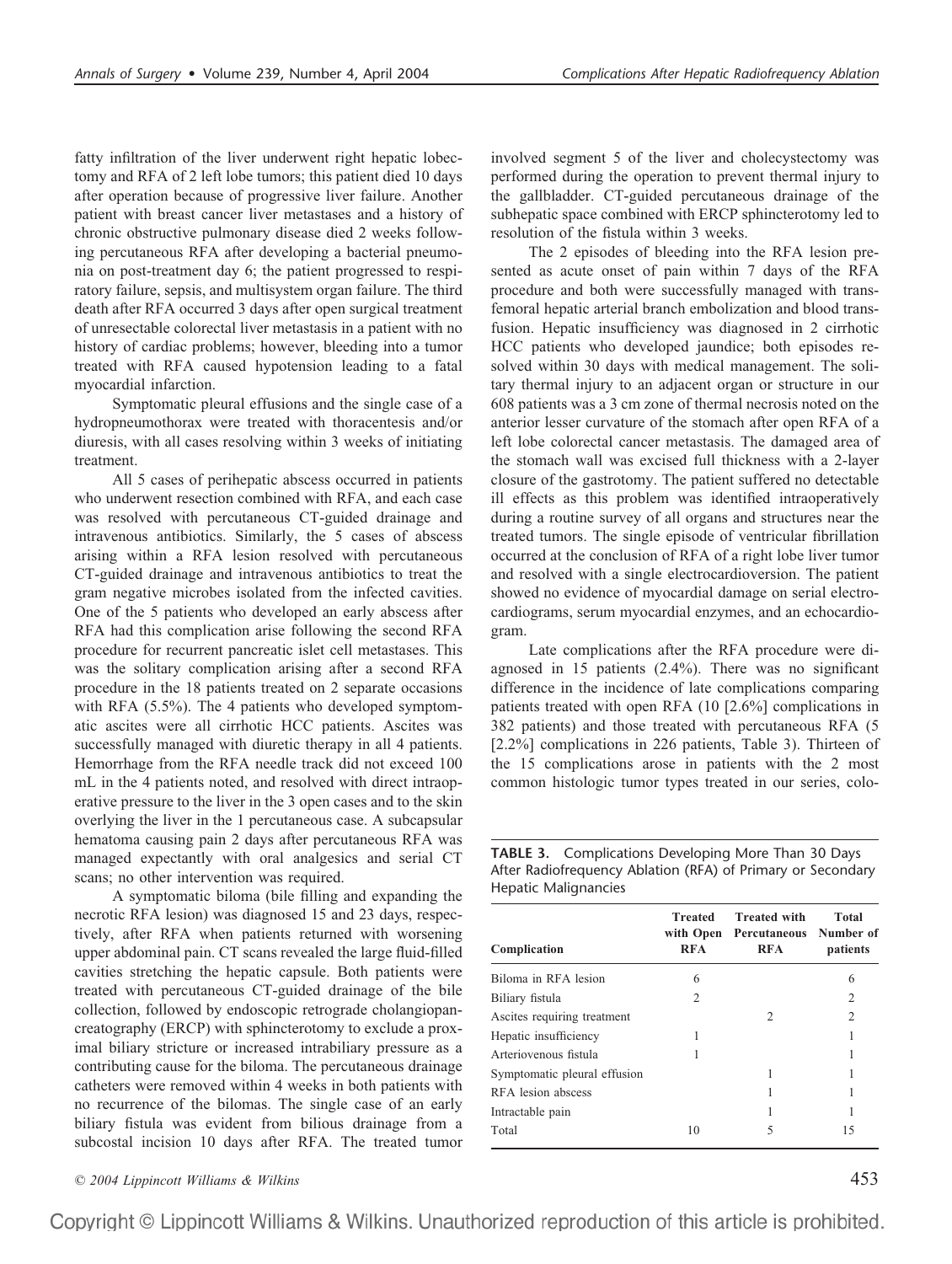rectal adenocarcinoma metastases and HCC, with 1 patient each with breast or carcinoid metastases developing a late complication. Two cases of late biliary fistulae presented between 45 and 90 days after RFA with new onset of jaundice and abdominal pain. CT scans revealed subhepatic fluid collections and dilated intrahepatic bile ducts. Percutaneous drainage of the subhepatic fluid collections produced bile. Subsequent fistulagrams through the subhepatic drainage catheters and ERCP cholangiograms revealed stricture of the proper hepatic duct. Both of the RFA-treated tumors involved segments 4B and 5, and both were managed successfully with endostents placed across the proximal bile duct stricture. Stenting across the stricture led to resolution of the fistula with resultant removal of the percutaneous drainage catheters.

All 6 of the patients who developed a late symptomatic biloma were treated with open RFA of central tumors involving segments 4B, 5, and/or 8. All of these tumors were between 4.0 and 7.0 cm in maximum diameter. These late bilomas occurred in 4 patients with colorectal metastases and 2 patients with HCC. These 6 late bilomas presented as onset of progressively worsening right upper quadrant abdominal and flank pain in 5 patients and as a gastric outlet obstruction from duodenal compression in 1 patient. These symptoms leading to the diagnosis of late biloma developed from 65–137 days after RFA treatment. In 4 of the cases of late biloma, it was possible to treat the intrahepatic bile collection with percutaneous drainage catheters and ERCP sphincterotomy (Fig. 1). The percutaneous drainage catheters were subsequently removed in 2 patients, but 2 patients reaccumu-



**FIGURE 1.** (A) An arterial phase computed tomography (CT) shows a right lobe hepatocellular cancer (arrow) in a patient with hepatitis C virus-induced cirrhosis. This lesion was treated with intraoperative ultrasound-guided radiofrequency ablation (RFA). (B) CT obtained 3 months after RFA of the hepatocellular cancer shows a necrotic cavity larger than the original tumor. This is typical because RFA treatment is planned to destroy the tumor and a rim of surrounding hepatic parenchyma when possible. (C) CT almost 5 months after RFA shows a very large intrahepatic biloma producing upper abdominal and flank pain. (D) CT 1 month after percutaneous CT-guided drainage of the biloma. The percutaneous drain (arrow) was removed 6 weeks after it was placed (and after endoscopically-performed sphincterotomy) with no recurrence of the biloma.

454 *© 2004 Lippincott Williams & Wilkins*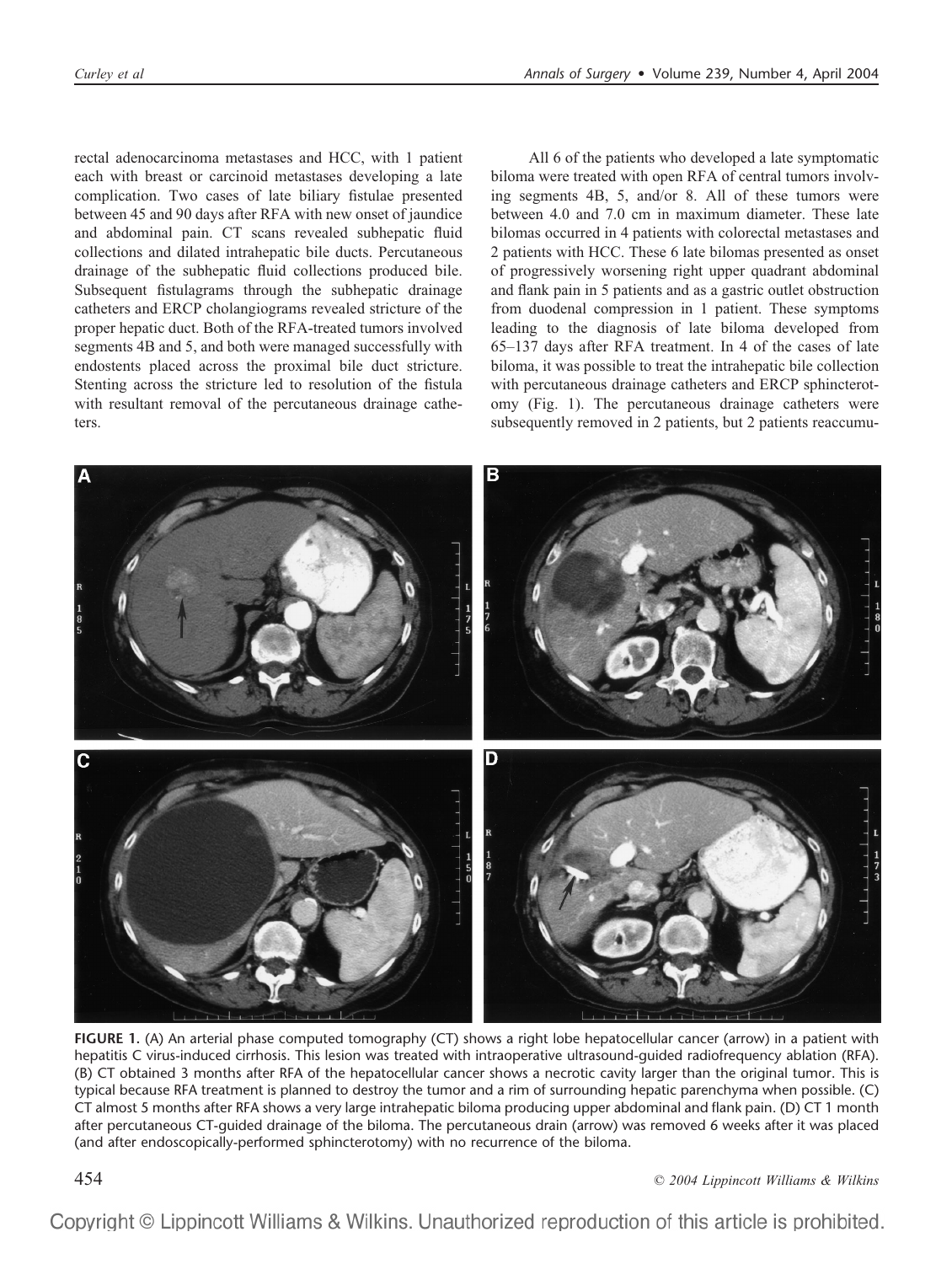lated bile in the cavitary lesions with clamping of the percutaneous drainage catheters necessitating maintenance and periodic exchange of the percutaneous drains more than 9 and 15 months after RFA, respectively. The final 2 patients who developed late bilomas also required percutaneous drainage, but it was possible to internalize the drains through dilated proximal bile ducts and then down the common bile duct into the duodenum (Fig. 2). While symptoms related to the biloma resolved completely in both of these patients, it was necessary to maintain the external biliary drainage catheters in both patients up to the time of their death from recurrent metastatic malignant disease 14 months and 24 months after RFA, respectively.

Two patients who developed late symptomatic ascites and the 1 patient who developed late hepatic insufficiency were cirrhotic HCC patients. These complications developed between 30 and 60 days after RFA and were managed successfully with medical treatment. One patient presented with a symptomatic, nonmalignant pleural effusion 10 weeks after percutaneous RFA of a solitary right lobe breast cancer liver metastasis. The patient ultimately responded to diuretic therapy, but required 3 therapeutic thoracenteses. A single arteriovenous (AV) fistula from a hepatic arterial to portal venous branch within the ablation cavity was noted on a scan 6 weeks after RFA, and a 2.5 cm pseudoaneurysm developing at the site was noted on a CT scan 3 months after RFA. The AV fistula was successfully treated with a transfemoral approach arterial coil embolization to prevent bleeding into the RFA cavity. A single RFA lesion abscess presenting as fever 48 days after treatment was treated successfully with percutaneous drainage and oral antibiotics to treat the *Enterococcus* that was isolated from cultures of the purulent drainage. The single patient with intractable pain had percutaneous RFA of a colorectal cancer metastasis in segment 7 and developed a radicular pain syndrome slightly more than 2 months after RFA. While oral analgesics partially relieved the pain in this patient, resolution did not occur until percutaneous subcostal nerve block in the affected region was performed.

We have not observed needle track tumor seeding or grounding pad burns in any of our 608 patients. We have observed an additional late CT finding in less than 2% of our patients that has not been scored as a complication because the patients are asymptomatic with normal serum bilirubin and liver function tests. These patients developed sectoral or segmental intrahepatic biliary ductal dilation radiating peripherally from a deep or central RFA site.<sup>13</sup> This CT finding has developed between 6 and 12 months after hepatic RFA, and has not been a harbinger of local tumor recurrence or progression to symptomatic bilomas.

Univariate analysis of factors predictive of a higher risk to develop complications after hepatic RFA indicated that patient age, sex, hepatic tumor histology, number of tumors

treated with RFA, size of tumors treated with RFA, proximity of tumors to major intrahepatic blood vessels, and performing resection in combination with RFA were not factors that could be used to predict an increased risk for complications. Similarly, central location of tumors treated with RFA compared with peripheral location was not a factor predictive of increased risk for early or late complications. A total of 337 (55.4%) of the 608 patients had received prior systemic or regional chemotherapy to treat hepatic malignancies. There was no higher incidence of RFA-related complications in this group compared with the 271 patients (45.6%) who had not received previous chemotherapy. The only 2 factors on univariate analysis predictive of an increased risk for complications after hepatic tumor RFA were open surgical RF treatment of tumors (43 [11.2%] complications in 382 patients) versus a percutaneous RFA approach (15 [6.6%]rsqb) complications in 226 patients,  $P < 0.01$ ), and the presence of cirrhosis was also a predictor of higher risk for complications with 25 complications (12.9%) arising in 194 cirrhotic patients, compared with 31 complications  $(7.5\%, P < 0.05)$ occurring in 414 noncirrhotic patients. However, on multivariate analysis, none of these factors achieved statistical significance as an independent variable predictive of an increased risk to develop complications after RFA.

### **DISCUSSION**

Reported complication rates after RFA of malignant liver tumors in series as small as 6 patients and as large as 2320 patients range from  $0\% - 27\%$ .<sup>9,11,14–31</sup> RFA treatmentrelated mortality is nonexistent or rare in most reports. Reported RFA treatment-related complications include pneumothorax; symptomatic pleural effusion; bleeding from the needle track or into the treated tumor; biliary fistula; biliary stricture; biloma; abscess in the treated tumor; skin burn; cholecystitis; thermal injury to adjacent structures including the diaphragm, stomach, duodendum, and transverse colon; liver failure; segmental hepatic infarction; paralysis of the hemidiaphragm; arterial-portal venous fistula; systemic hemolysis; tumor lysis syndrome; myoglobinemia or myoglobinuria; transient acute renal failure; and prolonged post treatment pain for lesions near the hepatic capsule.

Complications reported following percutaneous RFA of malignant liver tumors in 2320 patients treated at 41 different hospitals in Italy indicates that the mortality rate was 0.3% with an overall complication rate of  $7.1\%$ <sup>31</sup> This complication rate is similar to our overall rate of 9.5%, and is identical to our 7.1% rate of early complications. The multicenter Italian study did not report on the incidence of late complications following percutaneous RFA of 1610 HCC patients, 693 patients with liver metastases, and 17 patients with intrahepatic cholangiocarcinoma. The authors did distinguish between major complications (2.4% incidence) including death, hemorrhage, RFA needle track seeding, RFA

*© 2004 Lippincott Williams & Wilkins* 455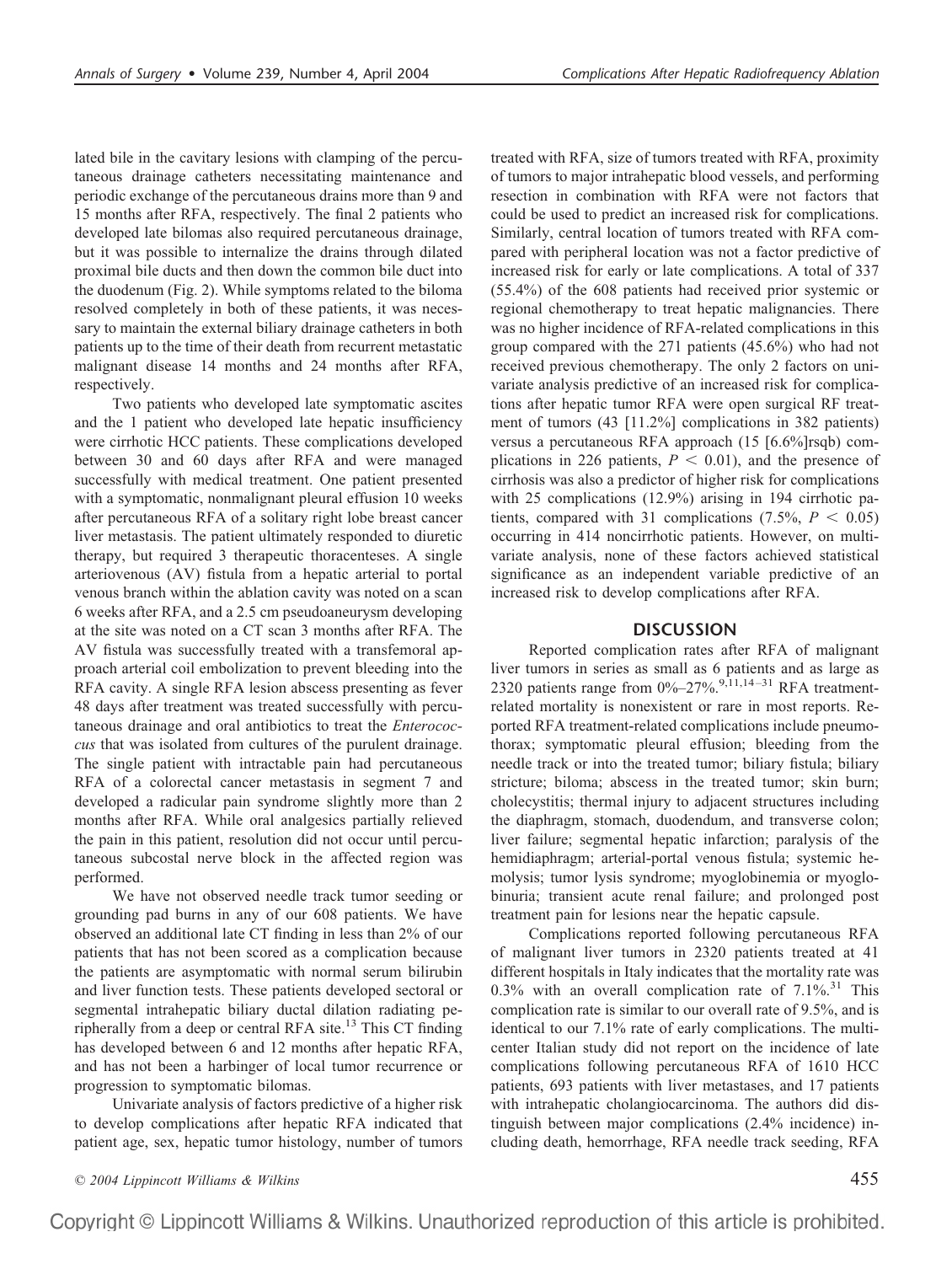

**FIGURE 2.** (A) Computed tomography (CT) of a colorectal cancer liver metastasis (short arrow) involving the central aspect of the right and left liver lobes near the portal vein (long arrow). This lesion and 2 other liver metastases were treated with intraoperative ultrasound-guided radiofrequency ablation (RFA). (B) CT 10 weeks after RFA shows a large intrahepatic biloma that presented as gastric outlet obstruction caused by duodenal compression. (C) CT shows 2 percutaneous drainage catheters (short arrows) placed into the biloma and directed into 2 bile duct branches draining into the cavity. Both drains

lesion abscess, perforation of a gastrointestinal viscus, liver failure, biloma, biliary stricture, portal vein thrombosis, and hemothorax or pneumothorax requiring drainage and minor complications (4.7% incidence) that included pain, fever, and asymptomatic pleural effusion.

Another recent review revealed a complication rate of 8.9% following percutaneous, laparoscopic, or open RFA of hepatic tumors in 3670 patients.<sup>32</sup> The mortality rate after RFA of hepatic malignancies was 0.5%. Complications directly related to the liver included bleeding (1.6%), intrahepatic abscess (1.1%), biliary or hepatic vascular injury (1.7%), and liver failure (0.8%). Complications that arose in less than 1% of hepatic tumor RFA patients included pulmonary problems (pneumothorax, hydrothorax, pleural effusion), grounding pad skin burn, myoglobinemia or myoglobinuria, renal failure, coagulopathy, tumor seeding of the needle track, excessive hormone release from treated neuroendocrine tumors, cardiac problems (myocardial infarction, dysrhythmias), and injury to the diaphragm or adjacent viscera.32 The complication rates for percutaneous, laparoscopic, and open RFA were 7.2%, 9.5%, and 9.9%, respectively. However, the complication rate associated with open RFA rose to 31.8% in patients who underwent a combination of resection and RFA of hepatic malignancies, which is consistent with the higher complication rates associated with major hepatic resections.<sup>5–7</sup>

Our overall mortality and complication rates in this large series of 608 patients treated with hepatic tumor RFA are nearly identical to the rates determined in recent reviews.31,32 Unlike previous studies, this is the first report, prospective or retrospective, to distinguish early and late complications following RFA of malignant hepatic tumors. While the incidence of complications that arose more than 30 days after RFA was only 2.3%, clinicians utilizing RFA to treat liver tumors must be aware that treatment-related problems can develop months after the initial treatment. None of the patients on our series developed complications that have not previously been reported. However, the late development of symptomatic bilomas and the management of this complication have not been previously reported. Similarly, this is the first report with adequate statistical power to determine that tumor size, the number of tumors treated with RFA, or previous treatment with cytotoxic chemotherapy are not factors that increase the risk of a patient to develop complications after RFA. While central location of tumors was not associated with an overall increased risk to develop compli-

were advanced down the common bile duct into the duodenum. The biloma is completely resolved but bilobar dilated intrahepatic bile ducts (long arrows) remain. The external biliary drainage catheters remained in placed for the 14-month duration of this patient's life.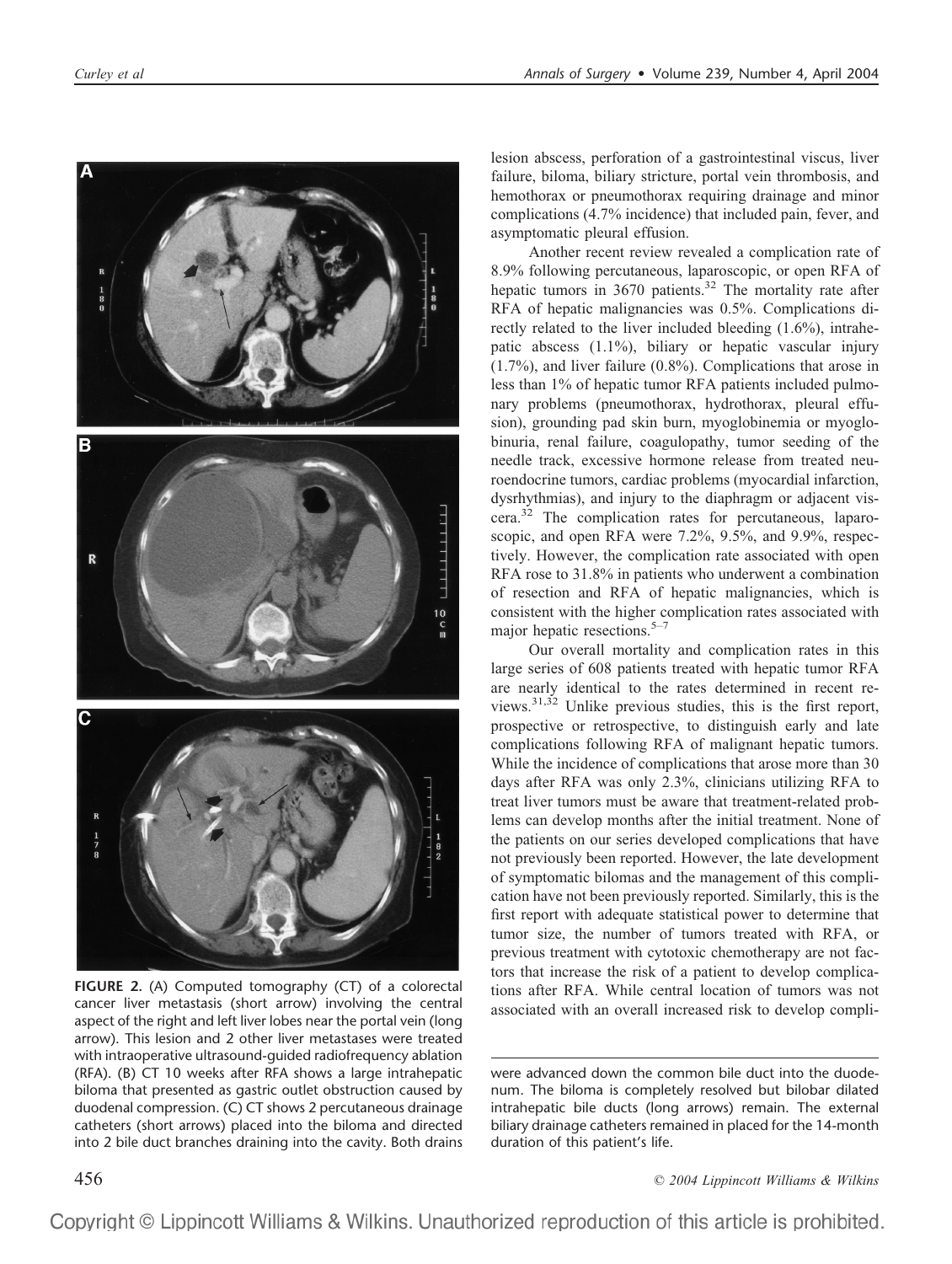cations after RFA, it should be noted that all 11 cases of symptomatic bilomas or biliary fistulae developed in patients who underwent RFA of central hepatic lesions. Based on our preclinical experimental studies with hepatic RFA, it is known that large primary and secondary intrahepatic bile ducts are damaged or destroyed following RFA.<sup>33</sup> Thus, we avoid or employ extreme caution in selection of patients to undergo RFA of tumors near the hilum of the liver. Clearly, we were not cautious enough in the 11 patients who developed biliary tract complications following RFA of a central liver tumor. We have also not attempted to mitigate injury to large central bile ducts by irrigation of the biliary tree with cooled fluid during intraoperative RFA.<sup>34</sup> It is not known if techniques that cool or otherwise protect the bile ducts during RFA will prevent late injury such as stricture or biloma.

The higher complication rate associated with open RFA compared with percutaneous RFA in our series may be related to several factors. First, our preferred approach to treat centrally located tumors is an open laparotomy to optimize accuracy of RFA needle electrode placement with intraoperative ultrasonography. Secondly, almost half of the patients treated with open RFA underwent concomitant liver resection of additional malignant tumors. Seven of the 8 patients who developed an early symptomatic pleural effusion and all 5 of the patients who developed a perihepatic abscess underwent liver resection of dominant or large tumors prior to RFA of smaller lesions; these complications are likely related to the hepatic mobilization and liver resection. Similarly, the patients who developed hepatic insufficiency underwent resection combined with RFA to treat multifocal liver tumors. Combining resection of dominant liver tumors with RFA of the remaining lesions can be expected to increase the complication rate.32 Finally, patients treated with a percutaneous approach underwent RFA of fewer lesions than patients undergoing open RFA, and the tumors treated percutaneously were carefully selected for peripheral location in the liver away from major blood vessels or bile ducts and adjacent organs and structures.

Predictably, cirrhotic patients undergoing RFA, generally for HCC, had a slightly higher complication rate than noncirrhotic patients. Nonetheless, although almost twothirds of our cirrhotic patients were Child's class B or C, the overall complication rate in 194 cirrhotic patients was only 12.9%. There were no treatment-related deaths in the cirrhotic patients, and the complication rate is almost identical to the 12.7% rate we reported in our initial experience with RFA of HCC in 110 cirrhotic patients.<sup>12</sup> The low complication rate associated with intraoperative and percutaneous RFA in cirrhotic HCC patients has been confirmed by 2 other studies describing 47 and 62 patients, respectively, with treatment-related complication rates of less than  $10\%$ .<sup>35,36</sup> In contrast, most patients with Child's class B or C cirrhosis are not candidates for major surgical resection, and the complication rate after resection of HCC in Child's class A cirrhotic patients ranges from 30%–60%, with a mortality rate of up to 5%.<sup>8</sup> A possible explanation for the relatively low complication rate after hepatic tumor RFA is the recently reported finding that there is no systemic increase in inflammatory cytokines or cytokine receptors following RFA.<sup>37</sup>

High resolution CT or MRI are both useful in diagnosing early and late complications after RFA of hepatic tumors. Abdominal helical CT can be used to diagnose RFA treatmentrelated abscesses, biliary fistulae, bilomas, arteriovenous fistulae, ascites, and hemorrhage into a treated lesion.<sup>13</sup> High resolution CT scans can demonstrate asymptomatic changes associated with RFA including segmental or subsegmental biliary duct dilatation, atrophy, and enhancing inflammatory changes around the RFA site, and are used to exclude local recurrence as a cause of contrast enhancement or biliary dilatation.<sup>13</sup> High resolution CT or MRI has also been useful in detecting needle track seeding after percutaneous RFA of HCC.<sup>38</sup> We have not had any cases of needle track recurrence utilizing a system that produces intratumoral temperatures in excess of 100°C with out-gassing and release of steam along the needle track.

RFA intended to produce complete thermal necrosis of tumor is a recent addition to the modalities available to clinicians treating patients with unresectable primary or secondary hepatic malignancies. The success of this treatment must be judged based on local recurrence (incomplete treatment), survival, and complication rates. Proper patient selection combined with meticulous surgical planning and performance of RFA should result in local recurrence rates below 5%. This study indicates that RFA of hepatic tumors can and should be performed with low morbidity rates and with mortality rates below 1%. Clinicians performing hepatic tumor RFA must recognize early and late complications associated with RFA and then intervene with appropriate treatment. Long-term disease-free and overall survival rates following RFA of primary and secondary hepatic malignancies are not yet established, but survival data will be forthcoming over the next several years as adequate follow-up of patients becomes available.

### **REFERENCES**

- 1. Weiss L, Grundmann E, Torhorst J, et al. Haematogenous metastatic patterns in colonic carcinoma: an analysis of 1541 necropsies. *J Pathol*. 1986;150:195–203.
- 2. Di Bisceglie AM, Rustgi VK, Hoofnagle JH, et al. NIH conference. Hepatocellular carcinoma. *Ann Intern Med*. 1988;108:390–401.
- 3. Bismuth H, Adam R, Levi F, et al. Resection of nonresectable liver metastases from colorectal cancer after neoadjuvant chemotherapy. *Ann Surg*. 1996;224:509–20; discussion 520–522.
- 4. Lau WY, Leung TW, Lai BS, et al. Preoperative systemic chemoimmunotherapy and sequential resection for unresectable hepatocellular carcinoma. *Ann Surg*. 2001;233:236–241.
- 5. Bilimoria MM, Lauwers GY, Doherty DA, et al. Underlying liver disease, not tumor factors, predicts long-term survival after resection of hepatocellular carcinoma. *Arch Surg*. 2001;136:528–535.

*© 2004 Lippincott Williams & Wilkins* 457